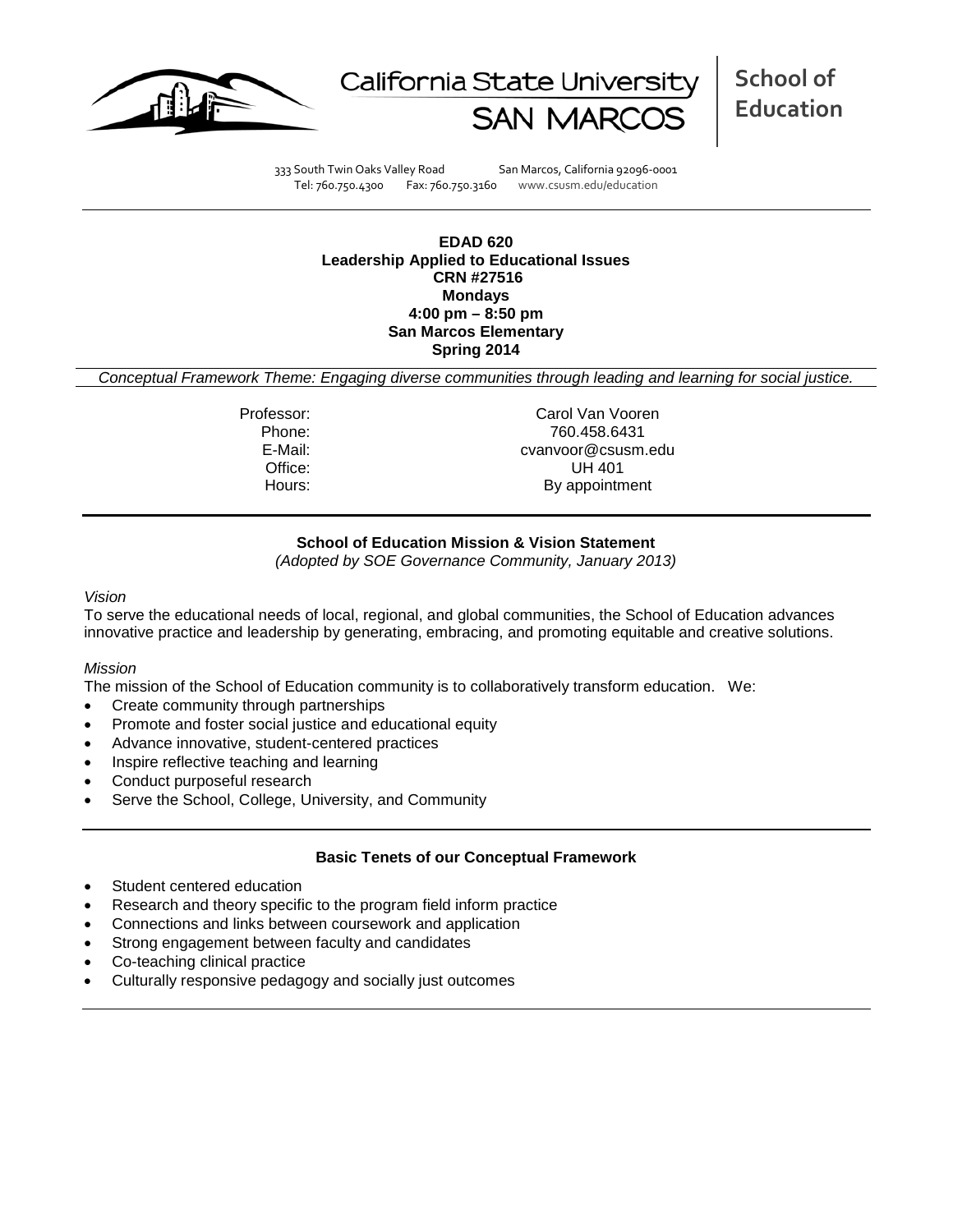# **COURSE DESCRIPTION**

Analyzes and evaluates leadership strategies applied to school site and district issues involving staff, students, parents, district level colleagues, and the larger community. *May not be taken for credit by students who have received credit for EDAD 638. Enrollment restricted to students who have obtained consent of Program Coordinator.*

## **Course Prerequisites**

Permission of the program coordinator.

## **Course Objectives**

- 1. Develop strategies to include the broader community and experience various school communities including families, agencies, and community organizations
- 2. Demonstrate the ability to network with other professionals to improve personal knowledge and skills necessary for the job of a school administrator.
- 3. Demonstrate the skills of communicating information through a variety of media.
- 4. Visit schools to understand the variable political, social, economic, and cultural contexts of K-12 education in our communities
- 5. Communicate and debate the major theories and concepts in educational leadership including current educational issues.
- 6. Demonstrate a level of preparation to apply for a position in educational leadership.

## **Required Texts**

Select from one of the three texts to read and discuss within a group:

- Hattie, J. (2008). *Visible learning: A synthesis of over 800 meta-analyses relating to achievement* (1st ed). Routledge.
- Marzano, R. J. (2003). *What works in schools: Translating research into action*. Association for Supervision & Curriculum Development.
- Whitaker, T. (2011). *What great principals do differently: Eighteen things that matter most* (2nd ed). Eye on Education.

In addition, please stay informed by regularly reading:

- *Education Week*
- ACSD newsletters
- Articles posted on Cougar Courses

# **Authorization to Teach English Learners**

This course does not meet the CTEL competencies.

# **STUDENT LEARNING OUTCOMES**

### **Preliminary Administrative Services Tier I Credential Program:**

The course objectives, assignments, and assessments have been aligned with the CTC Program Standards for The Preliminary Administrative Services Credential called the "*standards of quality and effectiveness for administrative services credentials" that can be retrieved* from [http://www.ctc.ca.gov/educator-prep/standards/svc](http://www.ctc.ca.gov/educator-prep/standards/svc-admin-handbook.pdf)[admin-handbook.pdf.](http://www.ctc.ca.gov/educator-prep/standards/svc-admin-handbook.pdf)

This course is designed to help candidates seeking a California administrative credential to develop the skills, knowledge, and attitudes necessary to assist schools and district in implementing effective programs for all students. The candidate will be able to merge theory and practice in order to realize a comprehensive and extensive educational program for all students. In addition, the candidate will be required to formally address the requirements of the following standards.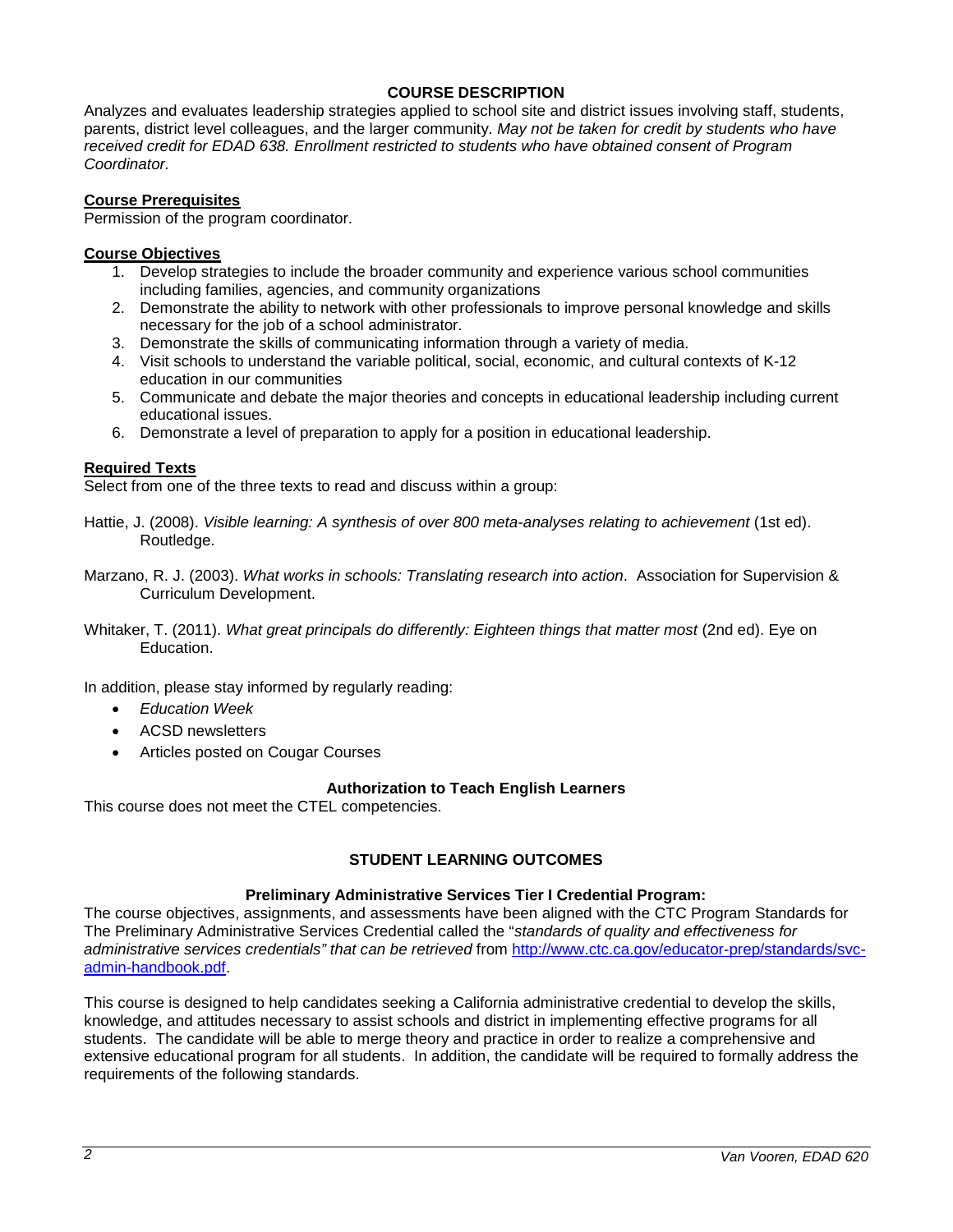| Category III (Demonstration of Effective Leadership)                          |  |
|-------------------------------------------------------------------------------|--|
|                                                                               |  |
|                                                                               |  |
|                                                                               |  |
| Standard 13 Working with Diverse Families and Communities 38                  |  |
|                                                                               |  |
| Standard 15 Political, Social, Economic, Legal and Cultural Understanding  40 |  |

#### **Assessment of Professional Dispositions**

Assessing a candidate's dispositions within a professional preparation program is recognition that teaching and leading with learners of all ages requires not only specific content knowledge and pedagogical skills, but positive attitudes about multiple dimensions of the profession. The School of Education has identified six dispositions – social justice and equity, collaboration, critical thinking, professional ethics, reflective teaching and learning, and life-long learning—and developed an assessment rubric. The Educational Administration credential has included two additional dispositions: visionary and ready to lead. For each dispositional element, there are three levels of performance - *unacceptable*, *initial target*, and *advanced target*. The description and rubric for the three levels of performance offer measurable behaviors and examples.

The assessment is designed to provide candidates with ongoing feedback for their growth in professional dispositions and includes a self-assessment by the candidate. The dispositions and rubric are presented, explained and assessed in one or more designated courses in each program as well as in clinical practice. Based upon assessment feedback, candidates will compose a reflection that becomes part of the candidate's final portfolio. Candidates are expected to meet the level of *initial target* during the program.

### **Grading Standards**

#### **Assignment Due date Grade points Participation and engagement**: Active discussion in book groups, mock interviews, and school visitations **On-going 25 Philosophical chairs:**  Several times during the course students will participate in an active debate on a current topic listed in advance from the syllabus. **On-going 10 Professional leadership resume:** Students will design a professional resume with a lens on their leadership skills and knowledge. **April 7 15 Leadership platform paper:** A 2-3 page paper describing your philosophy on a school leader's primary mission. **April 14 15 Electronic Portfolio:** A final portfolio of student work including the resume, leadership platform, evidence of meeting the six standards, and reflections. **April 28 25 Book Group Presentation** As a group, teach the rest of the class the most important things you learned from your reading. **May 5 10 Total 100**

### **The following factors will be considered in determining a final grade:**

Note: All assignments must be submitted electronically on Cougar Courses on or before due dates and times.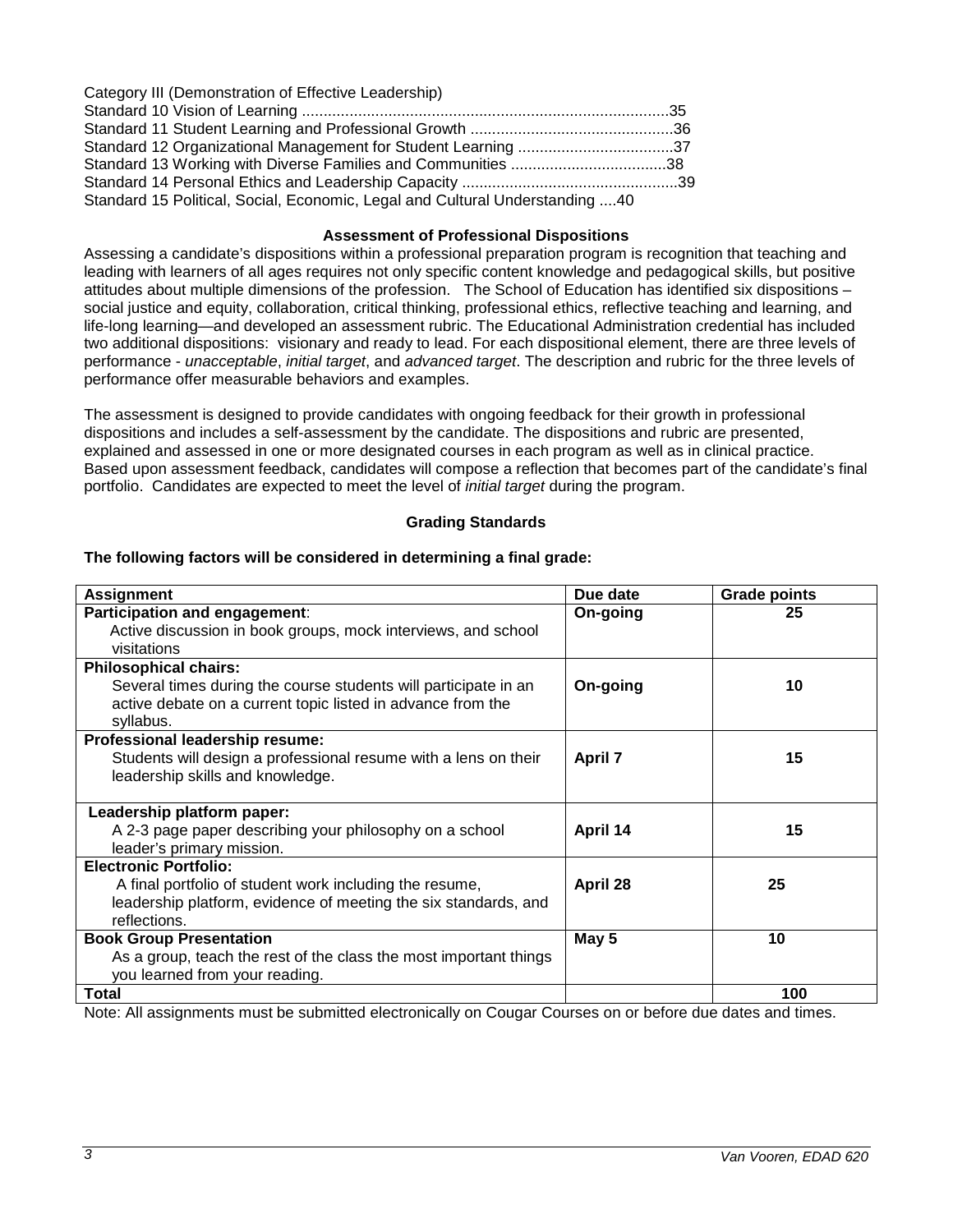# **Grading Scale**

Final course grades will be based on the following grading scale:

 $A = 93\% - 100\%$  $A = 90\% - 92\%$ B+ = 87% - 89% B = 83% - 86%  $B = 80\% - 82\%$  $C_{+}$  = 77% - 79%  $C = 73% - 76%$ C- = 70% - 72%  $D = 60\% - 69\%$  $F =$  below 60

## **Grading Policy**

Assignments are given based on expectations of "mastery" of the content and academic format for the assignments. Based on the instructor's early grading feedback, students may make improvements on assignments and may resubmit an assignment for additional grade consideration before the deadline date. Late assignments will lose one point for each day they are late.

### **GENERAL CONSIDERATIONS**

## **School of Education Attendance Policy**

Due to the dynamic and interactive nature of courses in the School of Education, all candidates are expected to attend all classes and participate actively. At a minimum, candidates must attend more than 80% of class time, or s/he may not receive a passing grade for the course at the discretion of the instructor. Individual instructors may adopt more stringent attendance requirements. Should the candidate have extenuating circumstances, s/he should contact the instructor as soon as possible. *(Adopted by the COE Governance Community, December, 1997).*

### **Students with Disabilities Requiring Reasonable Accommodations**

Candidates with disabilities who require reasonable accommodations must be approved for services by providing appropriate and recent documentation to the Office of Disable Student Services (DSS). This office is located in Craven Hall 4300, and can be contacted by phone at (760) 750-4905, or TTY (760) 750-4909. Candidates authorized by DSS to receive reasonable accommodations should meet with their instructor during office hours or, in order to ensure confidentiality, in a more private setting.

### **All University Writing Requirement**

This course meets the university's writing requirement of at least 2500 words. Students are expected to use academic writing style consistent with graduate level courses. Written assignments will include out of class assignments as well as in class assignments.

### **CSUSM Academic Honesty Policy**

"Students will be expected to adhere to standards of academic honesty and integrity, as outlined in the Student Academic Honesty Policy. All written work and oral presentation assignments must be original work. All ideas/materials that are borrowed from other sources must have appropriate references to the original sources. Any quoted material should give credit to the source and be punctuated with quotation marks.

Students are responsible for honest completion of their work including examinations. There will be no tolerance for infractions. If you believe there has been an infraction by someone in the class, please bring it to the instructor's attention. The instructor reserves the right to discipline any student for academic dishonesty in accordance with the general rules and regulations of the university. Disciplinary action may include the lowering of grades and/or the assignment of a failing grade for an exam, assignment, or the class as a whole."

Incidents of Academic Dishonesty will be reported to the Dean of Students. Sanctions at the University level may include suspension or expulsion from the University.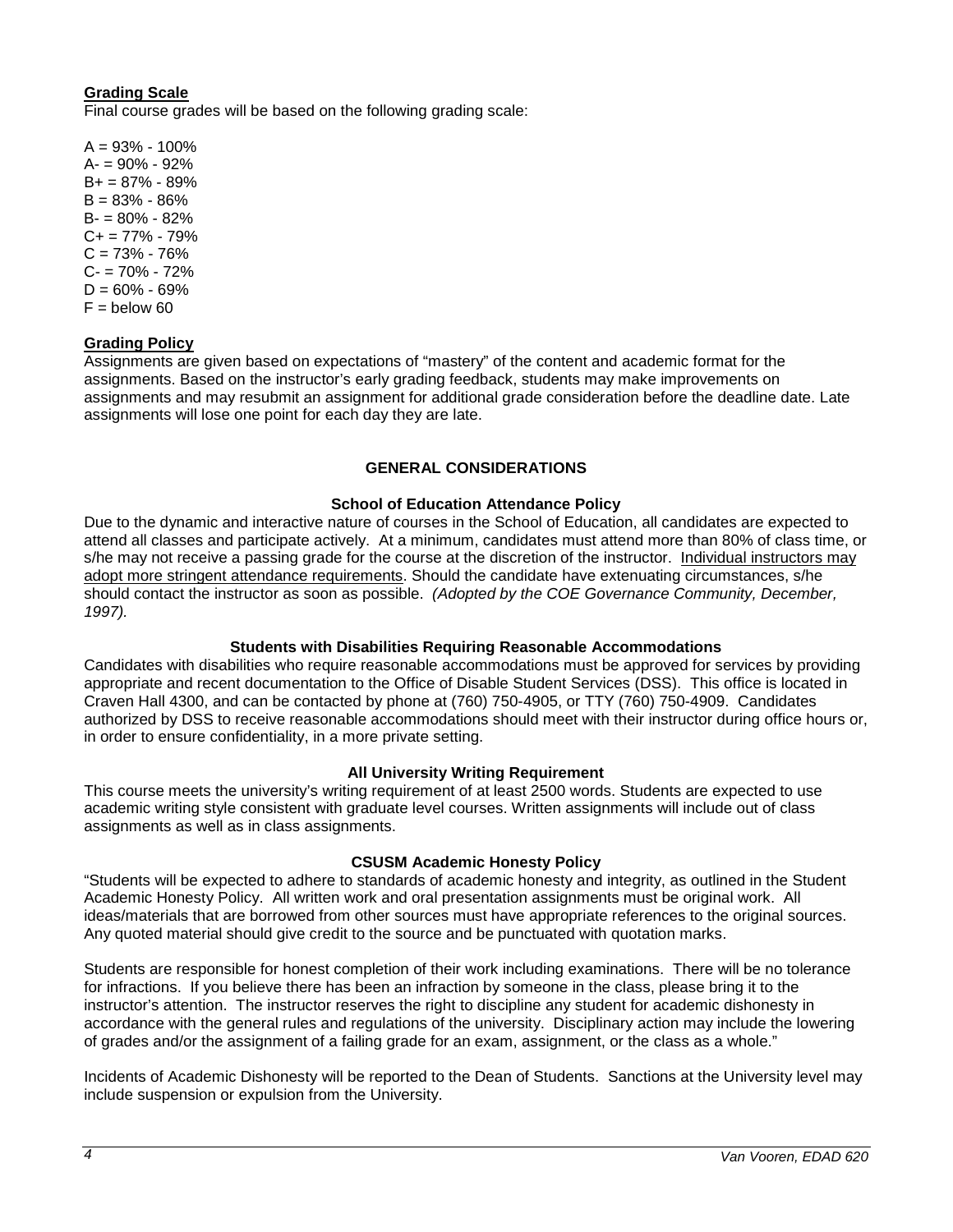# **Plagiarism:**

As an educator, it is expected that each candidate will do his/her own work, and contribute equally to group projects and processes. Plagiarism or cheating is unacceptable under any circumstances. If you are in doubt about whether your work is paraphrased or plagiarized see the Plagiarism Prevention for Students website [http://library.csusm.edu/plagiarism/index.html.](http://library.csusm.edu/plagiarism/index.html) If there are questions about academic honesty, please consult the University catalog.

# **Use of Technology**

Candidates are expected to demonstrate competency in the use of various forms of technology (i.e. word processing, electronic mail, Moodle, use of the Internet, and/or multimedia presentations). Specific requirements for course assignments with regard to technology are at the discretion of the instructor. Keep a digital copy of all assignments for use in your teaching portfolio. All assignments will be submitted online, and some will be submitted in hard copy as well. Details will be given in class.

## **Electronic Communication Protocol**

Electronic correspondence is a part of your professional interactions. If you need to contact the instructor, e-mail is often the easiest way to do so. It is my intention to respond to all received e-mails in a timely manner. Please be reminded that e-mail and on-line discussions are a very specific form of communication, with their own nuances and etiquette. For instance, electronic messages sent in all upper case (or lower case) letters, major typos, or slang, often communicate more than the sender originally intended. With that said, please be mindful of all e-mail and on-line discussion messages you send to your colleagues, to faculty members in the School of Education, or to persons within the greater educational community. All electronic messages should be crafted with professionalism and care.

Things to consider:

- Would I say in person what this electronic message specifically says?
- How could this message be misconstrued?
- Does this message represent my highest self?
- Am I sending this electronic message to avoid a face-to-face conversation?

In addition, if there is ever a concern with an electronic message sent to you, please talk with the author in person in order to correct any confusion.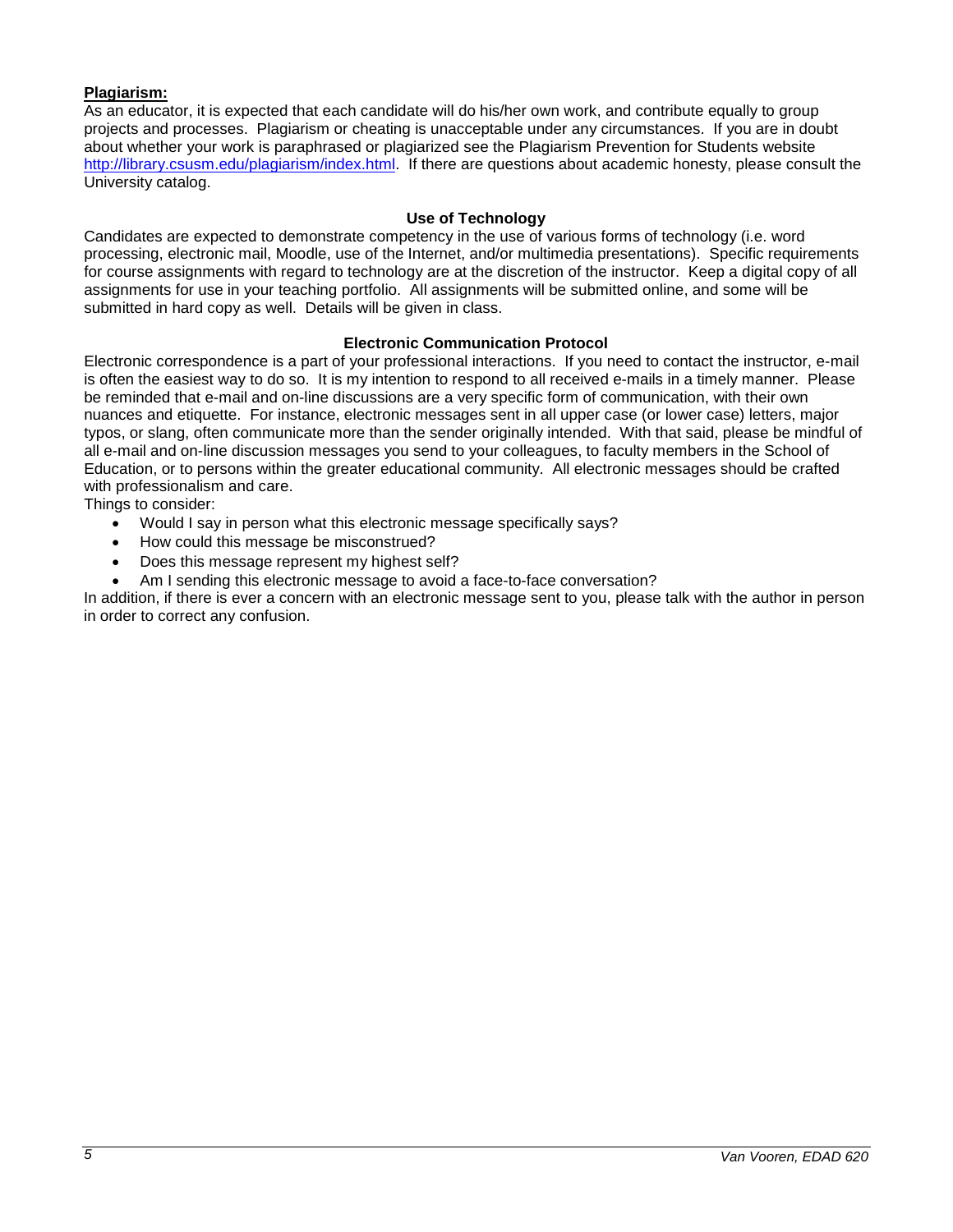# **SCHEDULE/COURSE OUTLINE**

| <b>Session/Date</b>           | <b>Activities/Assignments</b>                                          | <b>Resources/materials</b>             |
|-------------------------------|------------------------------------------------------------------------|----------------------------------------|
|                               |                                                                        | for discussion in that week's<br>class |
| <b>Session 1</b>              | Class networking activities<br>$\bullet$                               | Personal technology devices with       |
| March 3                       | Overview of class structure and assignments<br>٠                       | web access                             |
|                               | Create the book reading groups and develop<br>$\bullet$                |                                        |
| <b>CSUSM</b>                  | timeline                                                               |                                        |
|                               | Define the contemporary issues for the class<br>$\bullet$              |                                        |
|                               | Investigate the schools we will visit and pose<br>$\bullet$            |                                        |
|                               | questions for me to email to the speaker                               |                                        |
|                               | Evaluate the current context map<br>٠                                  |                                        |
|                               | Pilot the philosophical chairs debate format<br>٠                      |                                        |
|                               | Establish the interview question format<br>$\bullet$                   |                                        |
|                               | Training in Google Sites/ Weebly<br>$\bullet$                          |                                        |
|                               | Electronic portfolio set up<br>$\bullet$                               |                                        |
| <b>Session 2</b>              | San Marcos High tour<br>$\bullet$                                      | Be prepared to participate in the      |
| March 10                      | Guest speaker: San Marcos Supt.<br>$\bullet$                           | debate and the discussions.            |
|                               | Assistant principals recently hired from Ed<br>$\bullet$               |                                        |
|                               | Admin program                                                          |                                        |
|                               | Albert, Steve, Aaron, Jessica, Heather,<br>$\bullet$                   |                                        |
|                               | Adam                                                                   |                                        |
|                               | Philosophical chairs debate topic: The new                             |                                        |
|                               | federal emphasis on "careers" will change                              |                                        |
|                               | the focus and offerings in high schools                                |                                        |
|                               | Small group book discussion                                            |                                        |
|                               |                                                                        | Be prepared to participate in the      |
| <b>Session 3</b><br>March 17  | Guest speaker: Doug Hall, principal                                    | debate and the discussions.            |
| San Elijo MS, San             | School tour<br>٠                                                       |                                        |
| Marcos                        | Interview question practice<br>٠                                       |                                        |
|                               | Philosophical chairs debate topic: The new<br>$\bullet$                |                                        |
|                               | Common Core Standards will improve                                     |                                        |
|                               | education in California.                                               |                                        |
|                               | Small group book discussion<br>٠                                       |                                        |
|                               | Partner work: Final portfolio, standard 1<br>$\bullet$                 |                                        |
|                               | reflection document discussion                                         |                                        |
| <b>Session 4</b>              |                                                                        | Be prepared to participate in the      |
| March 24                      | Guest speaker: Jon Centofranchi, principal<br>٠<br>School tour         | debate and the discussions.            |
| Mission MS,                   | Interview question practice                                            |                                        |
| Escondido                     | Philosophical chairs debate topic: Schools                             |                                        |
|                               | competing for students through special                                 |                                        |
|                               | programs, magnets, charters, facilities, etc.                          |                                        |
|                               | is healthy for the educational environment                             |                                        |
|                               | Small group book discussion                                            |                                        |
|                               | Partner work: Final portfolio, standard 2                              |                                        |
|                               | reflection                                                             |                                        |
|                               |                                                                        |                                        |
| <b>Session 5</b>              | Guest speaker: Isaac Jones, principal, and                             | Be prepared to participate in the      |
| April 7                       | Bryan Brockett on guiding statements, AP,                              | debate and the discussions.            |
| High Tech High,<br>San Marcos | <b>Valley Middle</b>                                                   |                                        |
|                               | School tour                                                            |                                        |
|                               | Interview question practice<br>Philosophical chairs debate topic: iPad |                                        |
|                               | teaching improves academic achievement                                 |                                        |
|                               |                                                                        |                                        |